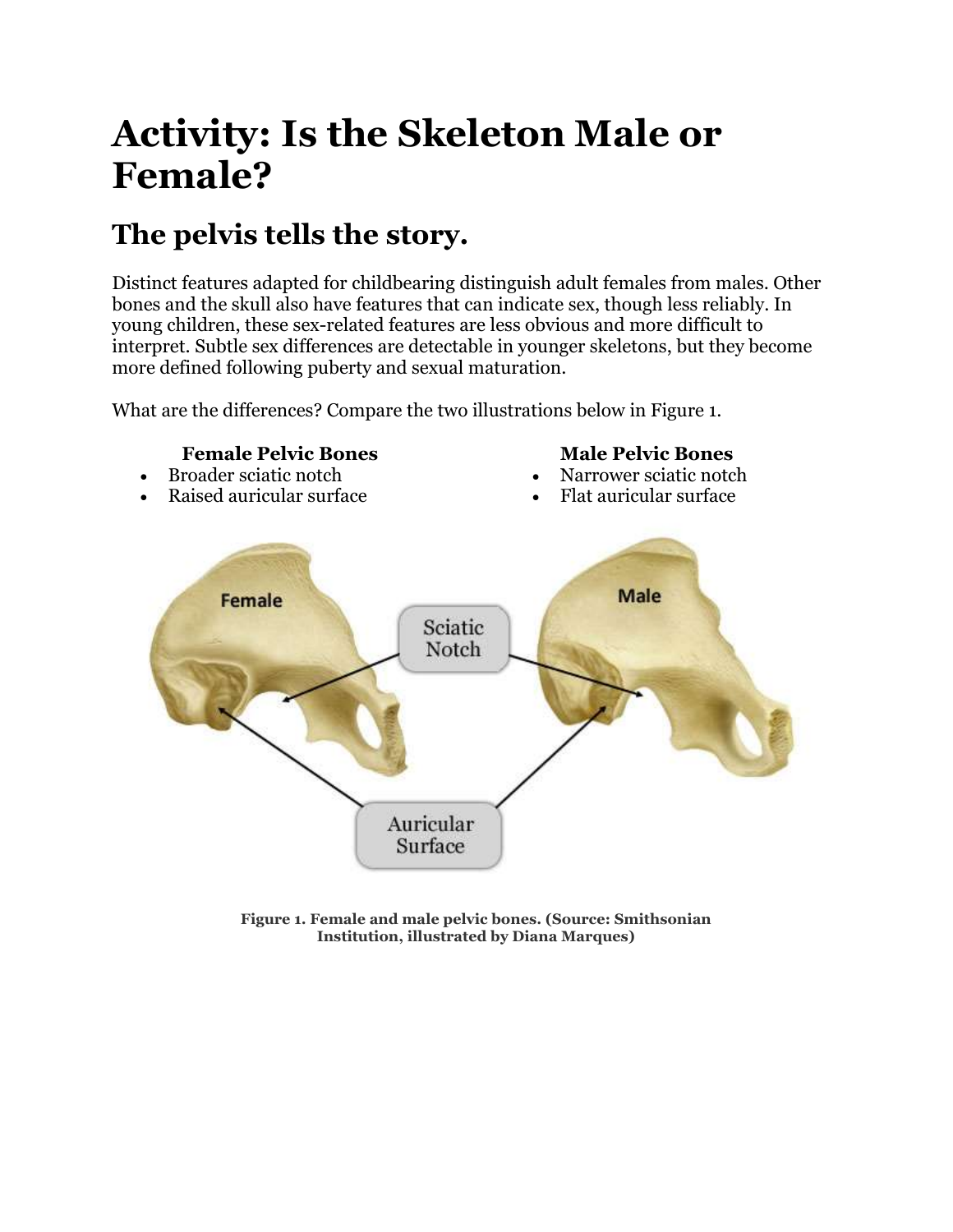

**Figure 2. Pelvic bone of the skeleton in the cellar. (Source: Smithsonian Institution)**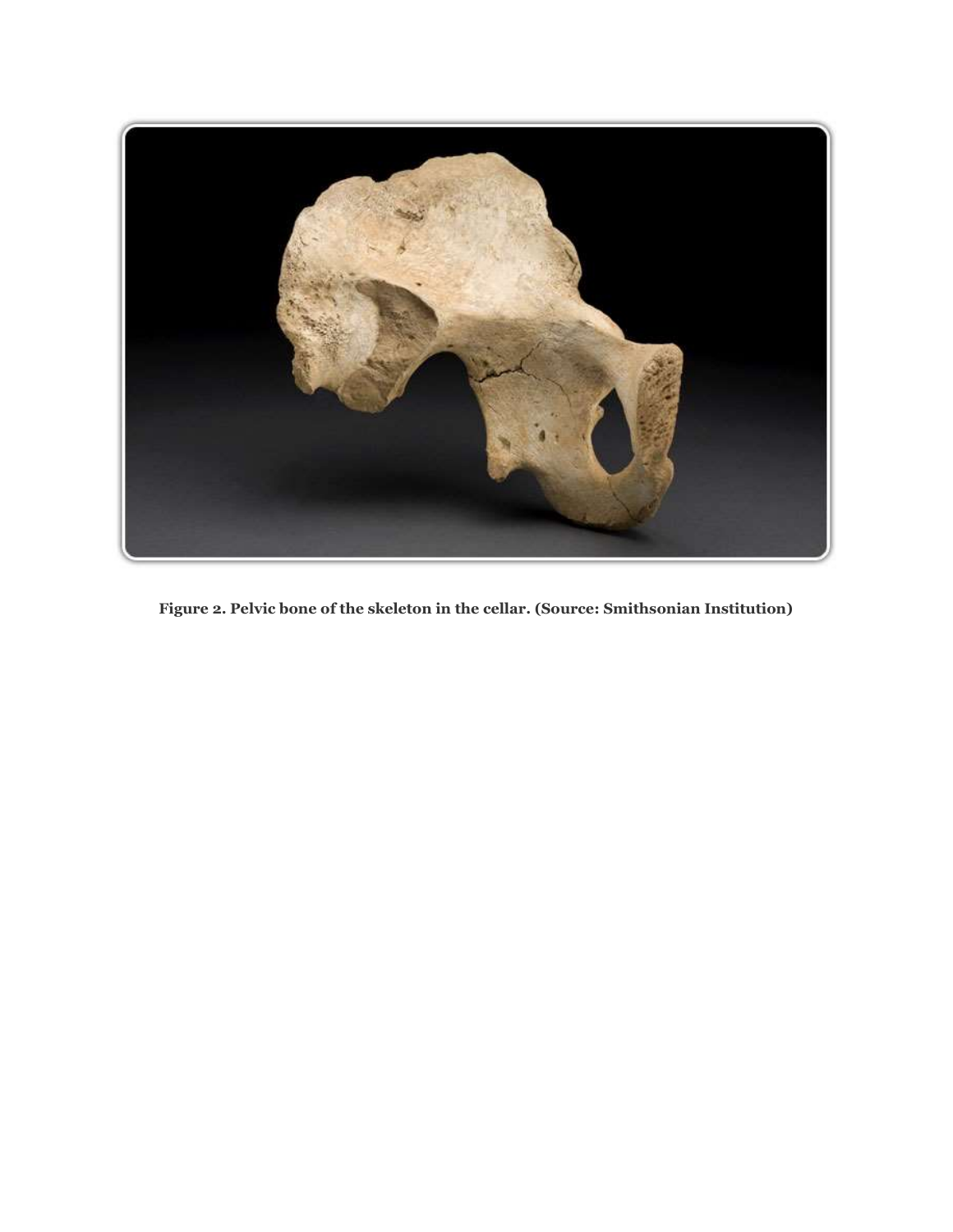## **Skull (Cranium and Mandible)**

## **Male Skulls**

- Generally larger than female
- Larger brow ridges, with sloping, less rounded forehead
- Greater definition of muscle attachment areas on the back of the head
- Larger projections behind the ears (mastoid processes)
- Square chin with a more vertical (acute) angle of the jaw



**Figure 3. Male skulls. (Source: Smithsonian Institution, illustrated by Diana Marques)**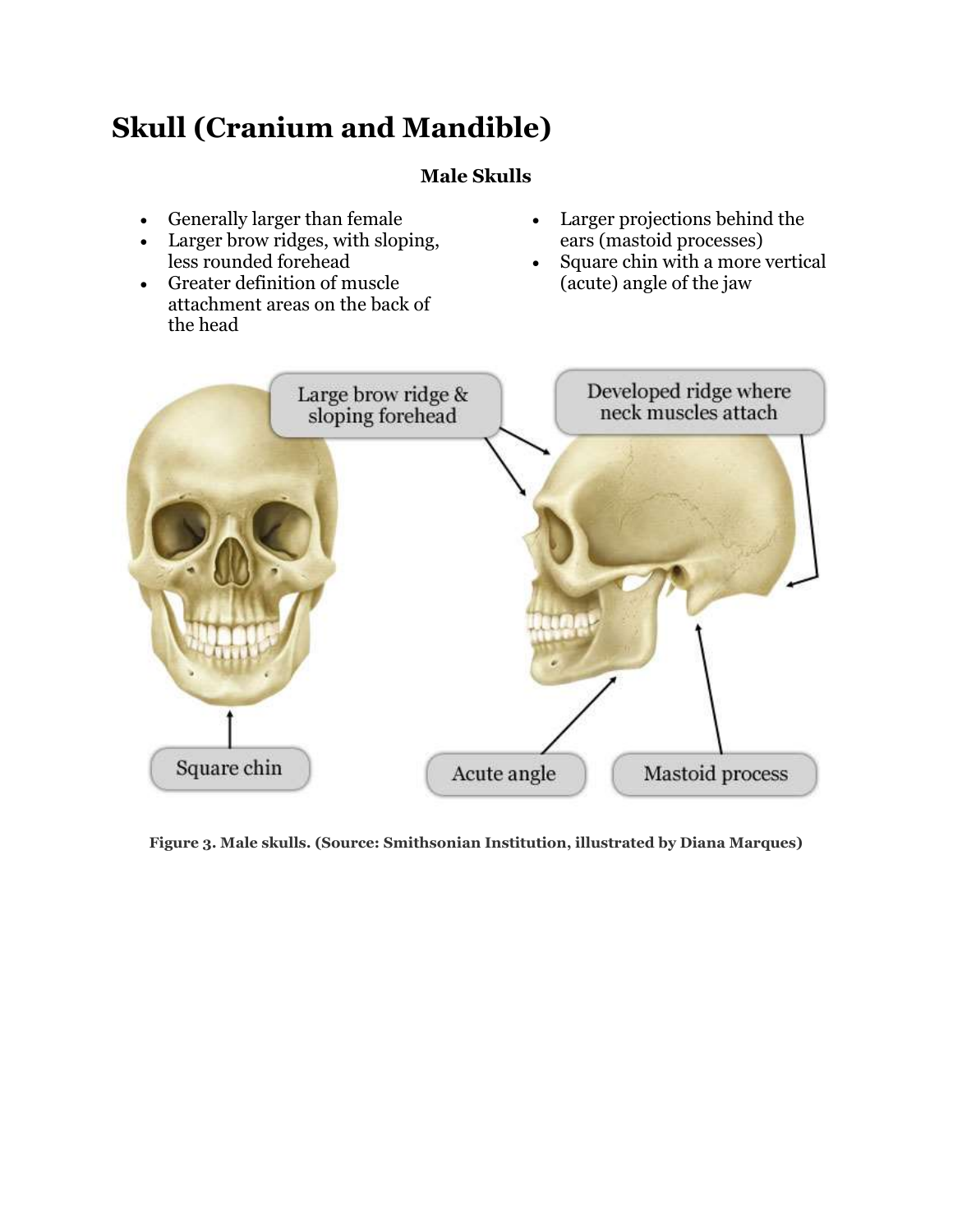## **Female Skulls**

- Smoother bone surfaces where muscles attach
- Less pronounced brow ridges, with more vertical forehead
- Sharp upper margins of the eye orbits
- Smaller projections behind the ears (mastoid processes)
- Chin more pointed, with a larger, obtuse angle of the jaw



**Figure 4. Female skulls. (Source: Smithsonian Institution, illustrated by Diana Marques)**